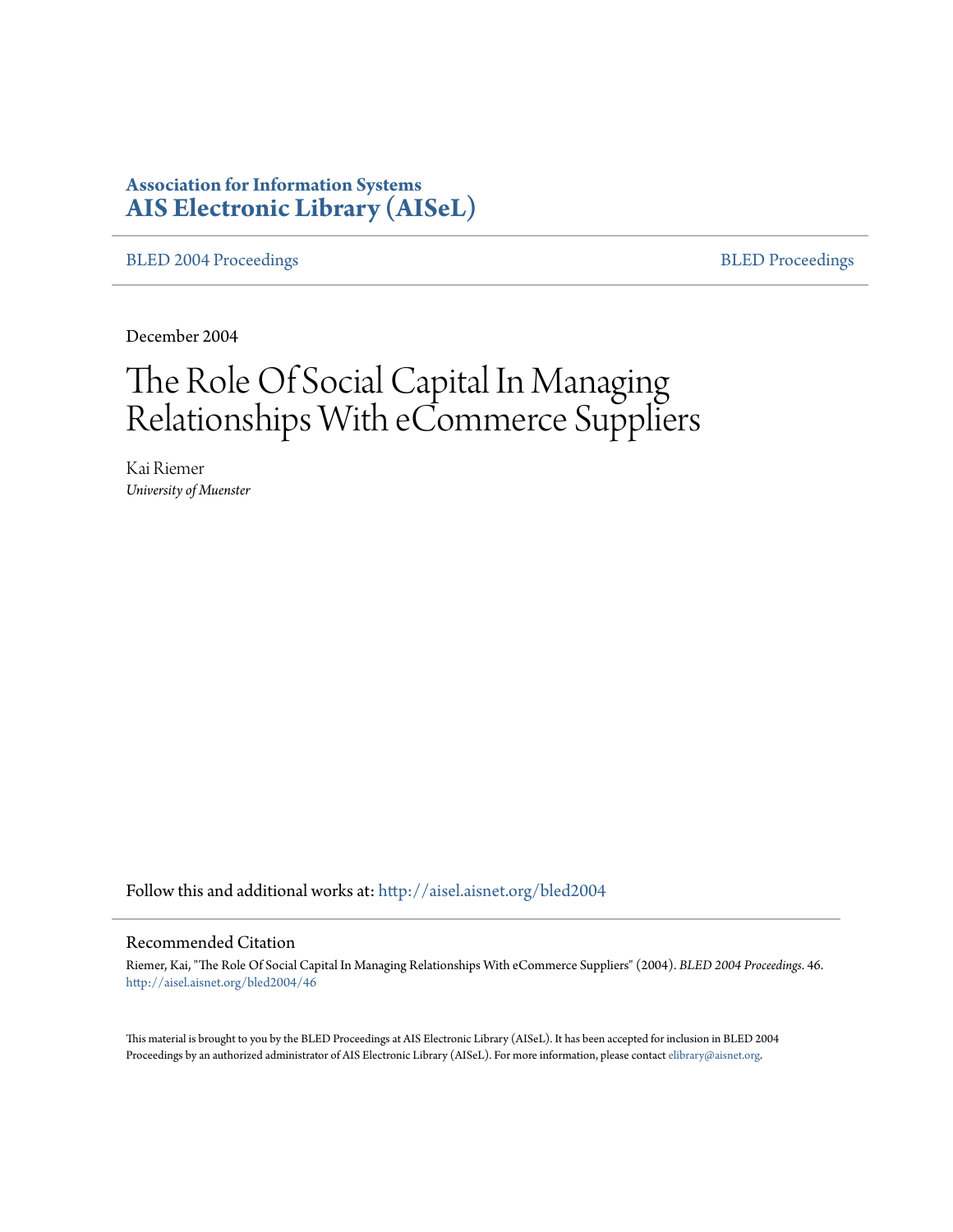# **17th Bled eCommerce Conference**

#### **eGlobal**

Bled, Slovenia, June 21 - 23, 2004

# **The Role Of Social Capital In Managing Relationships With eCommerce Suppliers**

#### **Kai Riemer**

The University of Muenster, Germany

#### **Abstract**

*Contemporary E-Commerce solutions are often developed and delivered in inter-firm setups that involve various business partners. Being characterised by innovative, illstructured tasks and using new technologies to develop new business models and services, E-Commerce projects and the subsequently resulting relationships with business partners are demanding and challenging to manage. Surprisingly, project and partner management issues in E-Commerce remain largely unaddressed. This paper takes an inter-firm perspective and addresses the social dimension of E-Commerce relationships. Social capital theory, referring to the value of social relationships and networks, is used to guide this research. Based on findings from case study research, different types and episodes of E-Commerce supplier relationships are distinguished, each calling for a different role of social capital as the basis for effective inter-firm collaboration. By applying social capital theory the study enhances the understanding of E-Commerce as a network-based business as well as the general understanding of the social aspects in relationship management, which to date is largely dominated by concepts like trust and culture. The paper presents a comprehensive framework of social capital in E-Commerce relationships and points out some management implications.* 

## **1 Introduction**

Information becomes increasingly important in today's economies and likewise information-based services play a vital role in the portfolios of companies. Web-based services become more and more important and the sophistication and complexity of E-Commerce offerings is altered with the maturing of the sector. In this paper it is argued that the success of Business-to-Consumer E-Commerce ventures is not only dependent on a marketable value proposition or a viable business model, but that managing the networks of E-Commerce partners is equally important. Contemporary E-Commerce solutions are often developed and delivered in multi party setups that create network business models with new roles for the participating companies resulting in both novel electronic and but also organisational networks [22]. With a general trend towards interfirm partnering [4], a growing need and willingness to outsource and jointly develop IT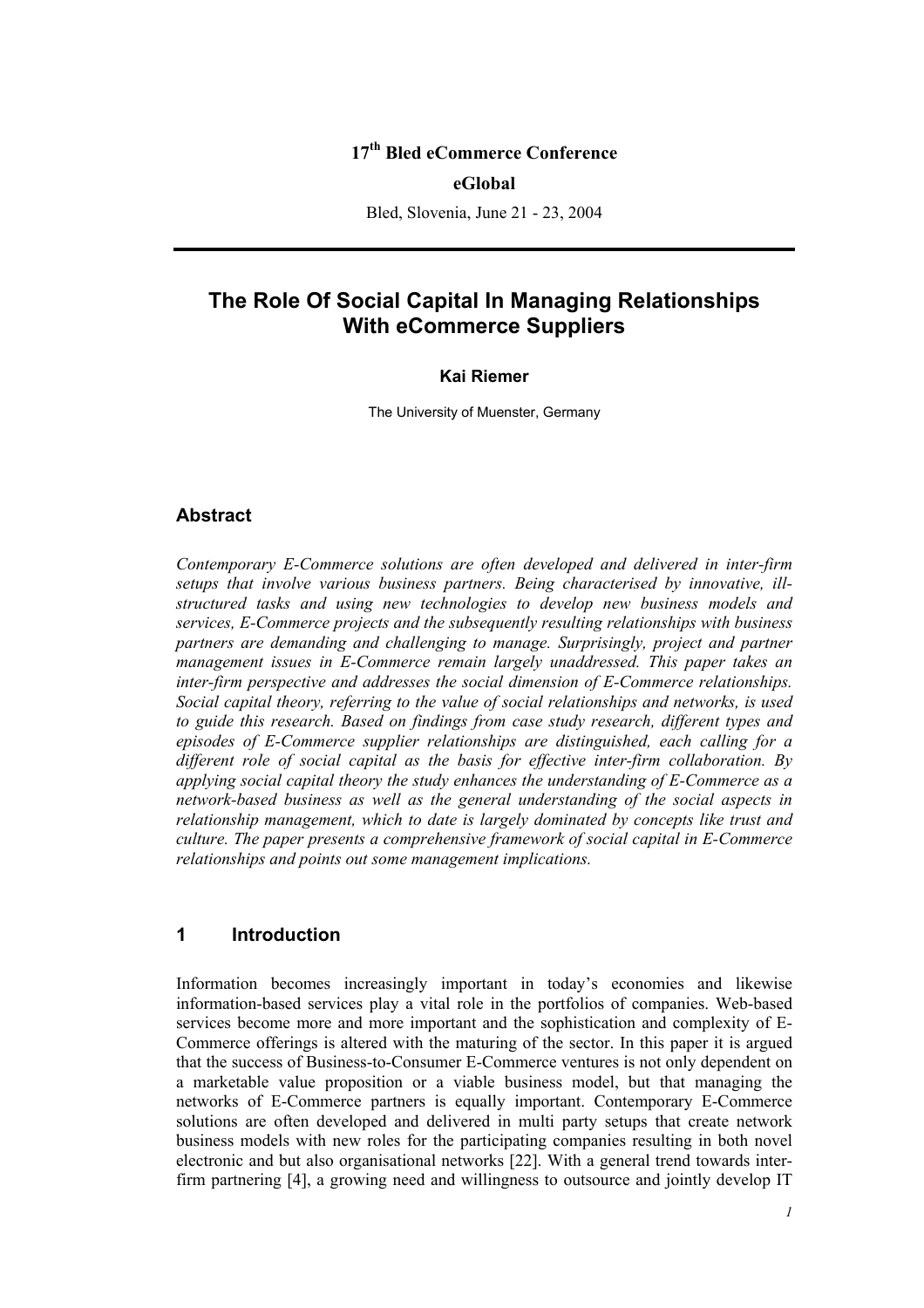services [14], as well as the informational nature of E-Commerce services that allow for syndicated and electronic distribution [24], E-Commerce requires a twofold networking perspective: not only are electronic networks used for the delivery of services, services are increasingly developed and delivered based on organisational networks.

## *1.1 A Relationship Management Perspective*

As for other areas, management in this context needs to adopt a relationship management perspective. Drawing from recent work on IT outsourcing, Kern and Willcocks state that the "concern for management has been how to (…) manage the relationship to achieve the outsourcing objectives." [12]. Relationships with IT suppliers to jointly develop E-Commerce applications need dedicated management attention and require the adoption of a partnership perspective (cp. [14]).

Since inter-organisational relationships are complex multi-level setups [11], scholars have distinguished different dimensions for analysis and research. Lee et al. separate economic, strategic and social dimensions of IT outsourcing relationships and argue for a holistic view to fully understand their functioning [14]. Whereas the economic dimension is concerned with economic benefits like cost efficiencies and transaction costs, the strategic dimension comprises goals, resources, technologies and ultimately all factors that contribute to achieving collaborative advantage. While scholars have drawn attention to these two perspectives in E-Commerce by discussing transaction cost implications, strategies, business models, and technologies, the social dimension remains largely unaddressed. The social dimension takes into account the importance of people working in an inter-firm relationship; it comprises trust, social ties and team building issues.

## *1.2 Social Dimension Of Inter-Firm Relationships*

This paper focuses on the social dimension of relationships with IT suppliers in the E-Commerce domain. Inter-firm relationships, especially joint development projects, can become complex social arrangements. Projects between E-Commerce companies and their suppliers, aiming to develop services, technologies, and software, require knowledge and expertise that is typically dispersed among several people from different functional areas in the collaborating firms. Hence, managers have to deal with a network of people from different backgrounds and their integration into teams. The study deliberately takes the position that social relationships are important in relationships with E-Commerce suppliers. This does not only apply to joint development projects, but also to the resulting supplier relationships for the subsequent service delivery.

Collaborative development tasks in E-Commerce are often complex and ill-structured. Project work thus cannot be (fully) specified ex ante but has to rely on alignments between individuals throughout the joint project. For complex tasks, it is important that group members are able to agree on what those tasks are and who will perform them [15]. For doing so, they need to develop a shared understanding about the tasks at hand. The social dimension of inter-firm relationships thus is especially important in the presence of ill-structured tasks. And while achieving effective group work is a difficult task within companies, it becomes even more challenging in an inter-firm setup where people come from different organisational backgrounds [23].

Furthermore, inter-organisational relationships cannot be fully governed by contracts due to a high proportion of non-contractible issues [5]. Since it is often too costly to cover all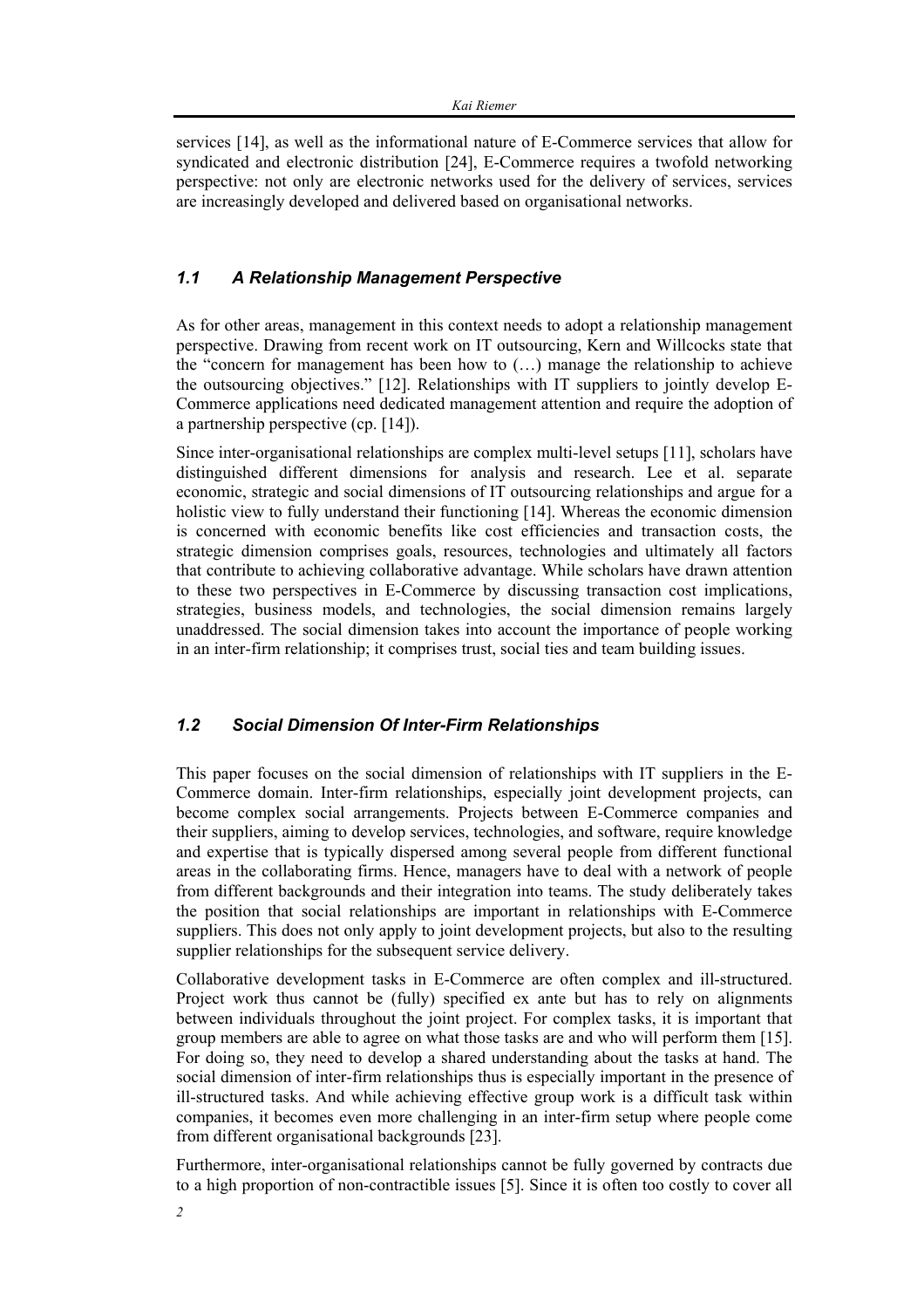possible situations in contracts, the relationship itself has to provide the security for the collaborating partners [10]. Especially in E-Commerce with its ever-changing technologies and the dynamics of business models, supplier relationships require ongoing adaptations that cannot be laid down in contracts. Inter-personal relationships play a significant role in stabilizing these rather fragile arrangements on the basis of trust and bonding.

However, research on the social dimension of inter-firm relationships to date is largely limited to trust issues. But this perspective is restrictive in that it does not take into account cognitive issues like a shared understanding among individuals. This study uses social capital as a more holistic concept. The capital metaphor suggests that organisations can invest in relationships with the prospect of deriving collaborative benefits. It also takes into account that features such as trust, commitment and a shared understanding need time to develop, hence the notion of investing into social relationships that provide benefits in the long run.

# **2 Social Capital**

Social capital theory is an emerging body of concepts that acknowledges the inherent value of social structures such as relationships, networks and groups. Social capital refers to the value of membership in a social group and the benefits individual actors derive from their social relationships (e.g. [1]). From an organisational point of view, social relationships function as valuable resources that enable individuals to act as groups and to undertake complex actions like joint knowledge work [20]. Consequently, social capital can be seen as a necessary complement to human capital in enabling joint tasks and achieving organisational goals [8]. Whereas human capital refers to the knowledge and capabilities of individuals, social capital takes into account the social fabric to empower individuals to collaborate effectively.

#### *2.1 Perspectives And Unit Of Analysis*

Social capital can be defined and applied on different levels of analysis, such as organisations, groups and individuals [6]. Individual-level social capital refers to the benefits that a single actor derives from social relationships or a particular position in a social network. Group-level social capital refers to the benefits of social relationships among individuals in a social collective in facilitating social action [1]. In this study, the unit of analysis is the inter-firm relationship, in particular the individuals and teams engaged in joint action at the borders of two organisations. Looking into different kinds of inter-firm relationships, one facet of this study was to find out about the nature of social capital that is required in different types of relationships. Whereas some relationships only require relationships between certain boundary spanning individuals, others need group-level social capital to enable collaboration in teams.

# *2.2 Dimensions Of Social Capital*

Social capital derives from different features of social structures. Three general dimensions of social capital can be distinguished [20].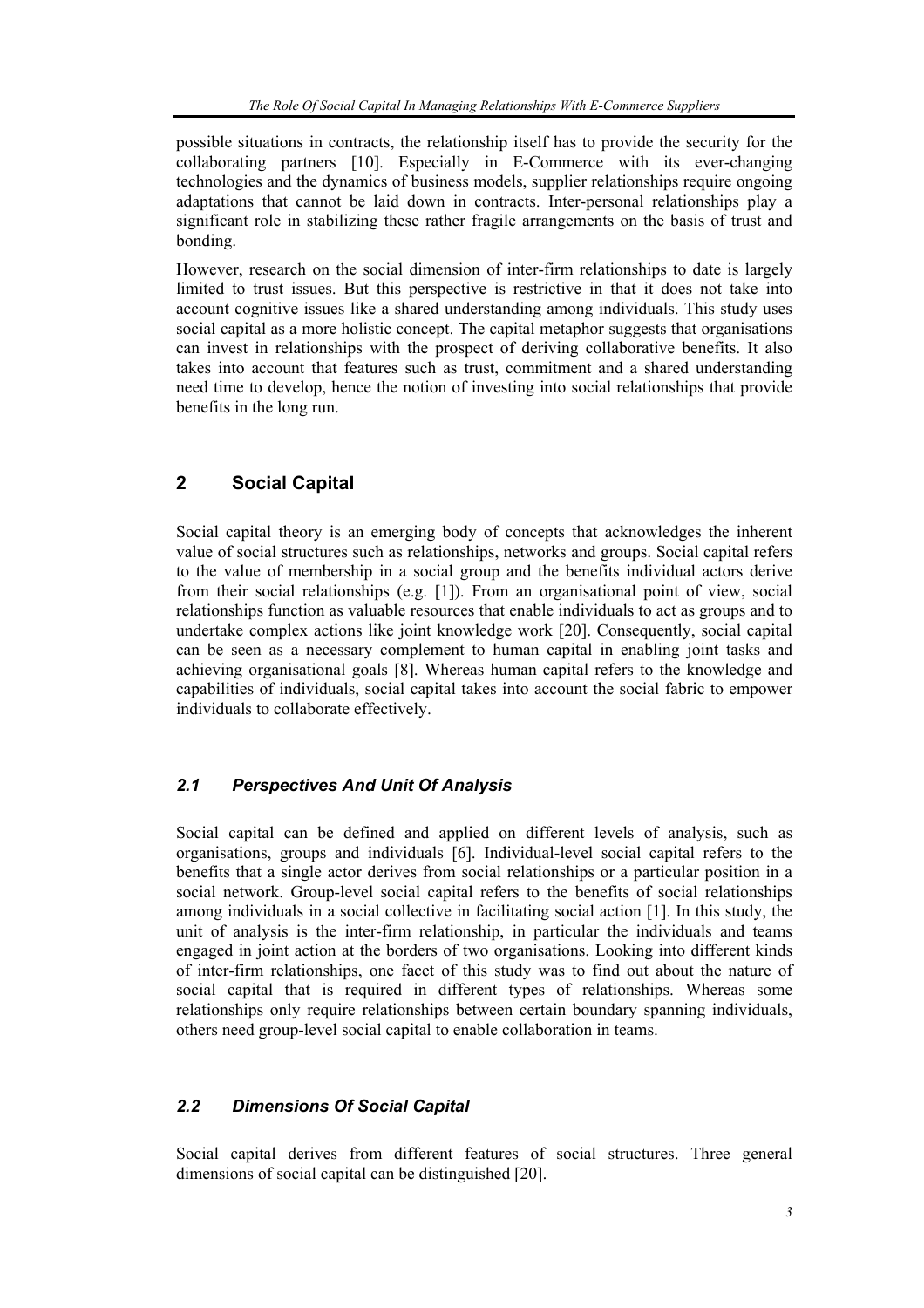Firstly, the *structural dimension* of social capital comprises the connections of a social actor or a social group that provide the basic opportunity for collaboration [1]. Another proposition is that through social relationships people get access to resources like information that are held by others. Social relationships in and between groups thus constitute information channels allowing people to exchange information, which is a basic prerequisite for knowledge creation and thus any complex innovative work [20].

Secondly, the *relational dimension* of social capital refers to the willingness of people to act collaboratively. On a group level this means subordinating individual desires to group objectives [13]. The dimension comprises trust and obligations. Individuals need to trust to be willing to collaborate with others. Trust is defined as the willingness to take a risk or to accept the vulnerability towards others in an interaction (e.g. [16]). Obligations are created by acting collaboratively towards others. Obligations can function as social credits and ensure motivation to behave collaboratively in the future. This is referred to as the generalized reciprocity based on mutual obligations, which positively reinforces cooperative behaviour [21].

Finally, the *cognitive dimension* refers to the ability of people to act together; it comprises issues like shared understanding [20] and collective goal orientation [13]. People have to align their mental models and to establish a shared language to be able to collaborate (be it in a group or a single relationship). This dimension of social capital acknowledges that human mental functioning is socially situated in its environment and that for effective social action in (work) groups the individuals' mental models have to be aligned, e.g. that people have to find a common ground for interpreting the environment through communication [7]. Social capital in this sense derives from the level of socially shared cognition in a work group that is an important determinant of its effectiveness [15].

This study explores whether different inter-firm relationships show differences in the nature of the required social capital, e.g. what type of social capital is needed in different relationships.

# *2.3 Social Capital Outcomes*

The benefits of social capital are basically twofold: Individual-level social capital enables the social actor to access resources like information possessed by other actors. This is referred to as the allocative efficiency of social capital [20]. On the other hand, grouplevel social capital facilitates social action among group members in that it motivates and enables collaborative behaviour (adaptive efficiency). Hence, social capital has informational and collaborative benefits. Informational benefits are related to information flow and exchange. Individuals are able to access information and groups are able to process information effectively when they possess sufficient social capital, especially in terms of a shared understanding. On the other hand, the collaborative benefits of social capital comprise the willingness and ability of group members to act together. The collaborative ability results from trust, motivation and, again, a shared group understanding.

# **3 Research Approach And Cases**

The underlying assumption of this study is that social relationships matter and that it is sensible for collaborating organisations and their managers to 'invest' in relationships. It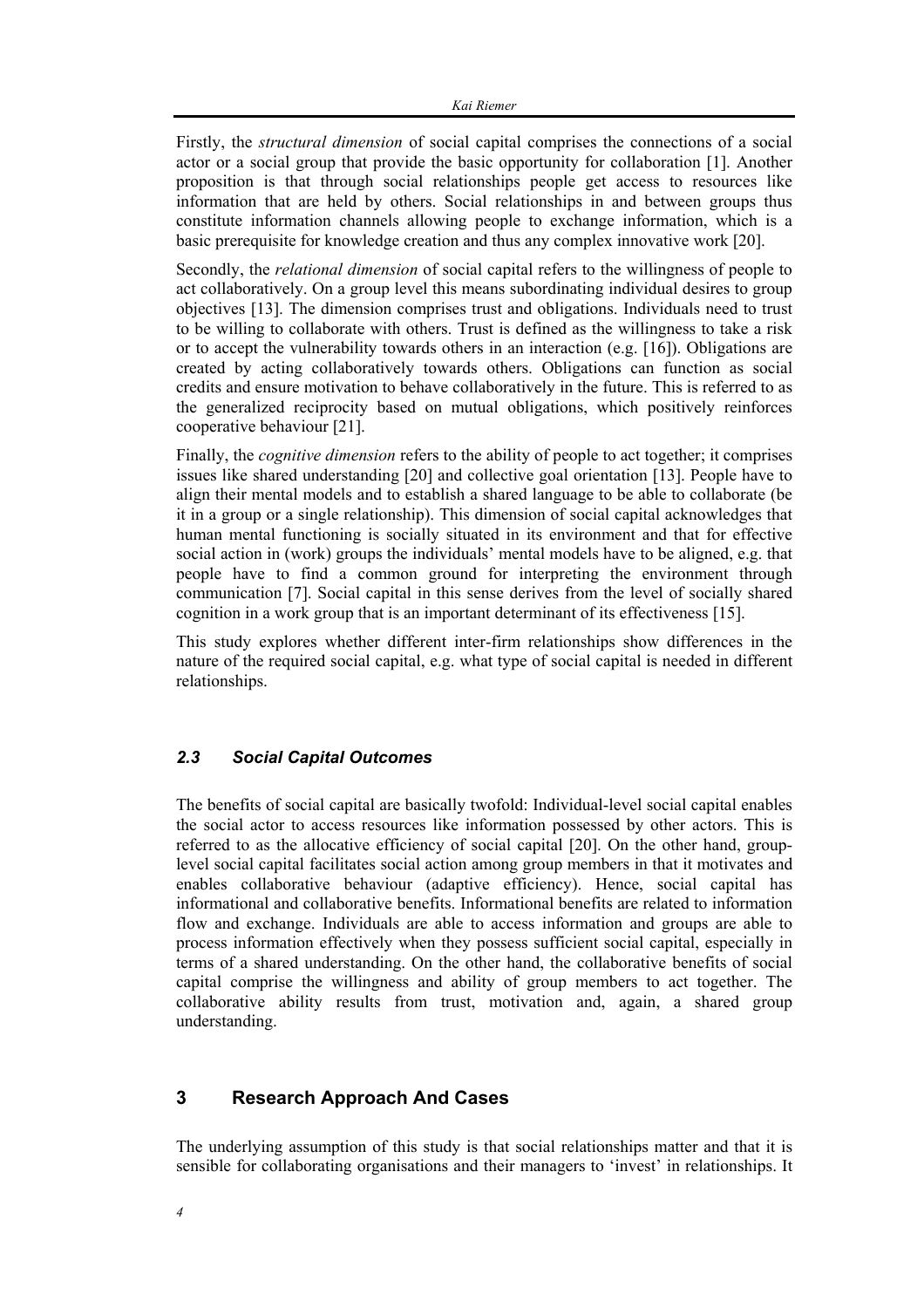aims to explore the nature of social capital and its role dependent on the type and characteristics of different inter-organisational relationships. Although some scholars mention the relevance of social relationships (e.g. [19, 25]), only few empirical studies have been conducted so far [12, 11]. This study is different in that it focuses more narrowly on the role of social relationships, while at the same time exploring the differing role of social capital across a variety of inter-firm relationships. The research question is: *What is the role of social capital in different E-Commerce supplier relationships and what are the contingencies?* 

# *3.1 Qualitative Case Study Research*

Since there is only little prior understanding regarding the social aspects of inter-firm relationships, a qualitative, exploratory case study was conducted. The empirical enquiry started with rich semi-structured interviews [9] with two managers responsible for large E-Commerce solutions and thus in charge of the corresponding relationships with IT suppliers. These interviews led to a further sampling to conduct the same type of interview with managers on the supplier side. Although explorative in nature, the interviews were based on a pre-designed interview roadmap specifying relevant areas to guide the interviews. It incorporated context of the relationships including history, goals, and other descriptions, as well as questions regarding social relationships and group issues. Although organised around the structure and dimensions of social capital theory, questions aimed at exploring rather than explicitly addressing issues to avoid leading the interviewees. Interviews were tape-recorded, transcribed and coded, starting from the concepts in the interview roadmap. In doing so, the inter-firm relationships were characterised in several dimensions such as type of E-Commerce services, project characteristics, criticality of services, symmetry of partners, strategic relevance etc. In a similar way, evidence for social capital in the relationships was extracted using categories that were derived from the conceptualisation of the theory. The analysis was undertaken using cross-case analysis techniques for exploring relations between relationship characteristics (and other possible contingencies) and social capital attributes (using tables and displays, based on [17]).

# *3.2 Case Companies*

l

The study was conducted with two European companies focusing on their E-Commerce supplier relationships: Firstly,  $FINANCE<sup>1</sup>$  provides an online banking, brokerage and finance portal for end customers. As such, FINANCE concentrates on managing the customer contact and sources most of its financial and web services from suppliers. Not only are the operations largely outsourced, the initial development was also carried out in cooperation with a range of partners. Secondly, TELCO, a large telecommunications and Internet service provider, is the second largest in its market challenging the incumbent provider. TELCO as a full service Internet provider offers end customers dial-in services like ADSL and ISDN, as well as a content-based web-portal with online shop. In doing so, it manages a network of suppliers that contribute telecommunications infrastructure, various web services as well as consultancy and development.

<sup>&</sup>lt;sup>1</sup> Names of companies have been changed to ensure anonymity.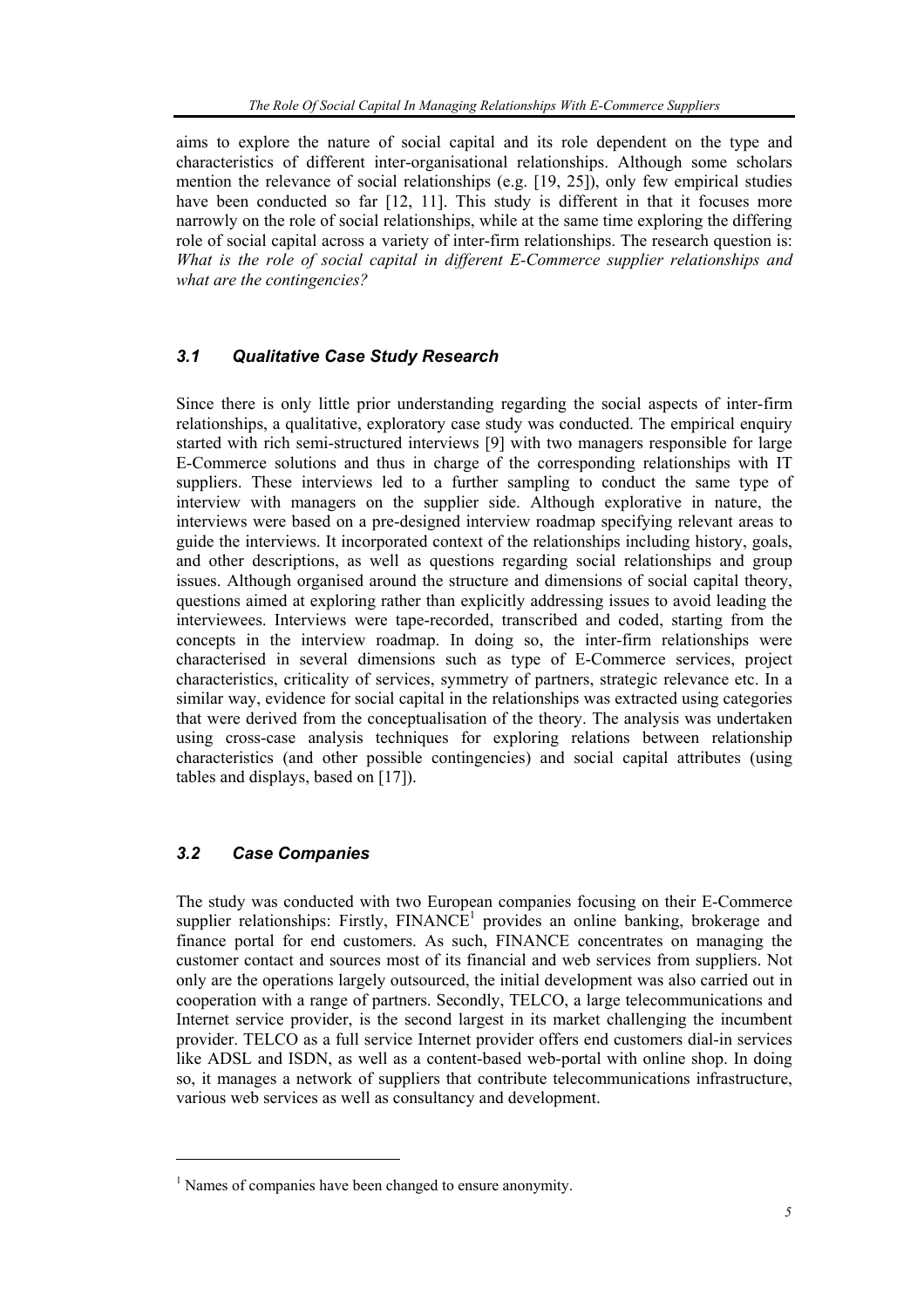# **4 Case Analysis**

After the first interviews with FINANCE and TELCO a preliminary analysis was carried out. Drawing from segmentations that the managers used to differentiate their E-Commerce suppliers, the role of social capital was found to be somehow dependent on the type of E-Commerce service and the corresponding supplier relationships. Consequently, these segmentations were used to select suppliers for the second round of interviews. The main analysis however, carried out afterwards revealed that the role of social capital was determined by a more complex interplay of variables, rather than simply based on the type of service or supplier. The segmentation of services and the sampling are presented first.

# *4.1 Relationship Segmentation And Sampling*

FINANCE segmented its suppliers regarding strategic relevance: 20% were highly strategic with suppliers deeply integrated; 30% represented a middle range characterised by alternating periods of collaboration and low activity; and finally 50% were nonstrategic relationships. A typical strategic supplier is BANK, responsible for the core banking services. The Internet consultancy WEBCONSULT is a typical middle range supplier providing various consultancy services, but also responsible for the development of the user front end of the web solution. A typical non-strategic partner is CONTENT, a web content provider supplying customized online newsletters for FINANCE customers. This relationship is characterised by low relation specific investments and low barriers to switching.

TELCO differentiates its E-Commerce suppliers in a similar way: High priority partners provide core services with 24 hour availability and 15 minutes recovery time. Typical partners are WEBCONSULT, responsible for web server hosting and INFRA-NET, delivering network and dial-up infrastructure services. The second group of partners delivers important, but non-core services that do not require the same 24 hour availability and thus are different in terms of inter-firm process setups. A typical partner is DEVELOPER that developed and maintains the online self administration portal for TELCO customers. The third group of services is those with low criticality: the content provider E-NEWS provides online news content and maintains the online discussion forum on the TELCO web site.



*Figure 1: Hierarchy of E-Commerce Services and Case Sampling*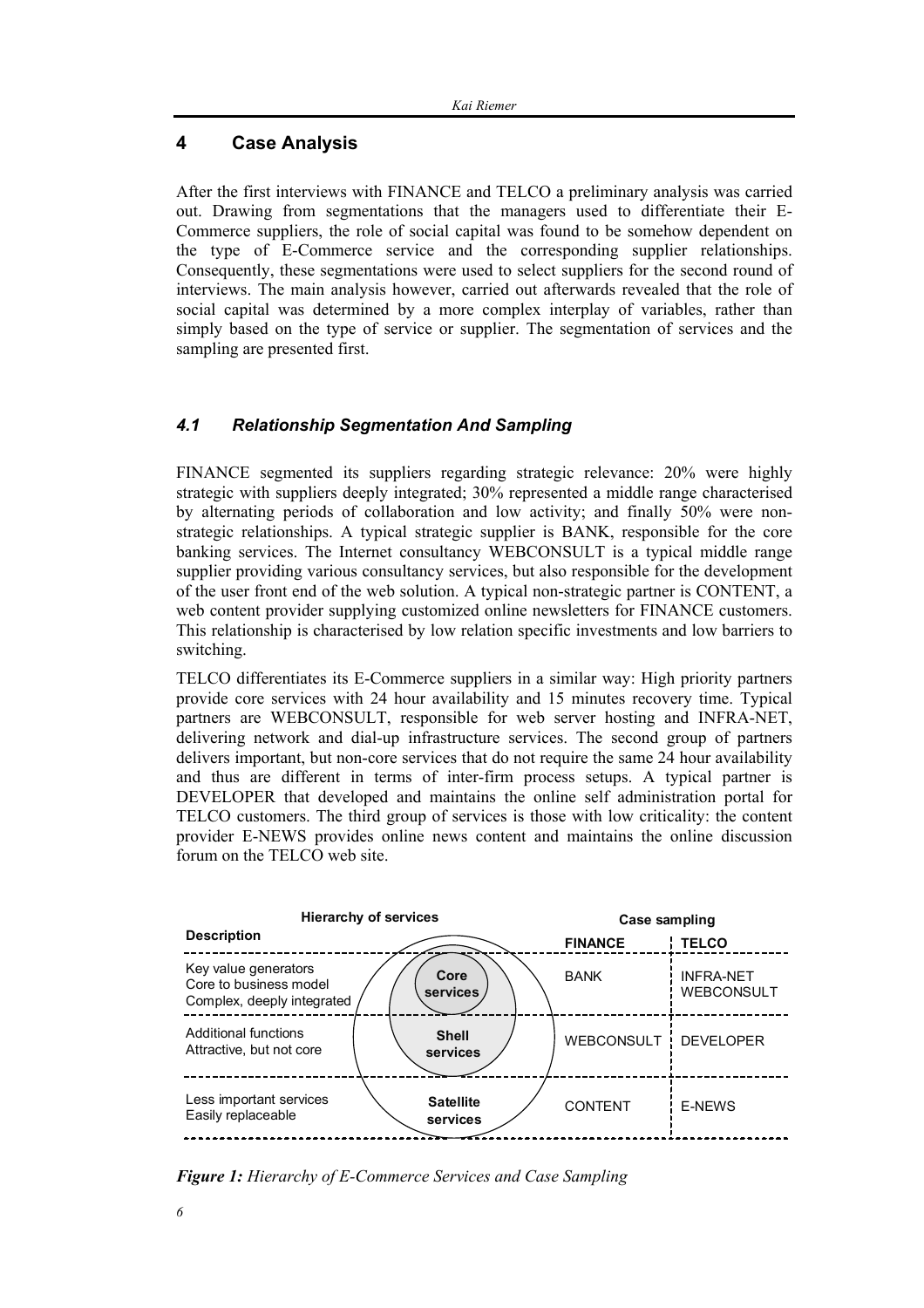Drawing from these segmentations, a three layer hierarchy of E-Commerce services was derived with a segmentation of suppliers providing these services (see figure 1): core services are key to the company business model and comprise primary services, e.g. banking, network and infrastructure services; shell services provide additional, value adding services and a ring of satellite services supplement services (like secondary content services) that can be replaced more easily. Relationships in the three segments were found to be distinctly different in terms of strategic relevance, frequency of interaction, and joint tasks. Hence, one company in each group was selected for closer examination.

# *4.2 Contingency Model Of Social Capital Relevance*

Starting from the initial proposition that the type of service and the resulting relationship affect the role of social capital, the cross-case analysis revealed that social capital was dependent on an interplay of three variables: Firstly, the relationship episode was identified as the main dividing variable, with project phase and routine/operations as the two episodes. Secondly, within the project phase the complexity of the joint tasks determined the role of social capital. Thirdly, social capital varies with the strategic dependency between customer and supplier in the operations phase.

The project phase is the initial stage of a supplier relationship where new business models or E-Commerce services are developed. The transition from project to routine phase marks a change in that detailed service level agreements are formulated to govern the subsequent service delivery. Within the project phase, the role of social capital depends on the task complexity. Generally, tasks can be distinguished according to their degree of standardization, with well-structured tasks on the one hand (e.g. well specified customization projects) and truly innovative, ill-structured tasks on the other hand [18]. For well-structured tasks, the resulting project can be ex ante subdivided into work packages and work can be done largely independently and coordinated based on the performance of well-defined outcomes. However, services that are specifically and jointly designed by customer and supplier are usually innovative, which leads to high task interdependence between the two organisations. Consequently, tasks require intensive interactions and collaboration among the employees from the partnering companies. This context was found to require rich group group-level social capital to provide motivation and a shared understanding as a prerequisite for collaboration.

After the completion of joint projects, the supplier role was found to change from being a development partner to being an outsourcing provider with the establishment of more formalized inter-organisational processed. Here, relationships with strategic partners were found to require greater social stabilization and richer social capital than relationships with low operational integration. Figure 2 presents the contingency model; the next chapters report on the case findings.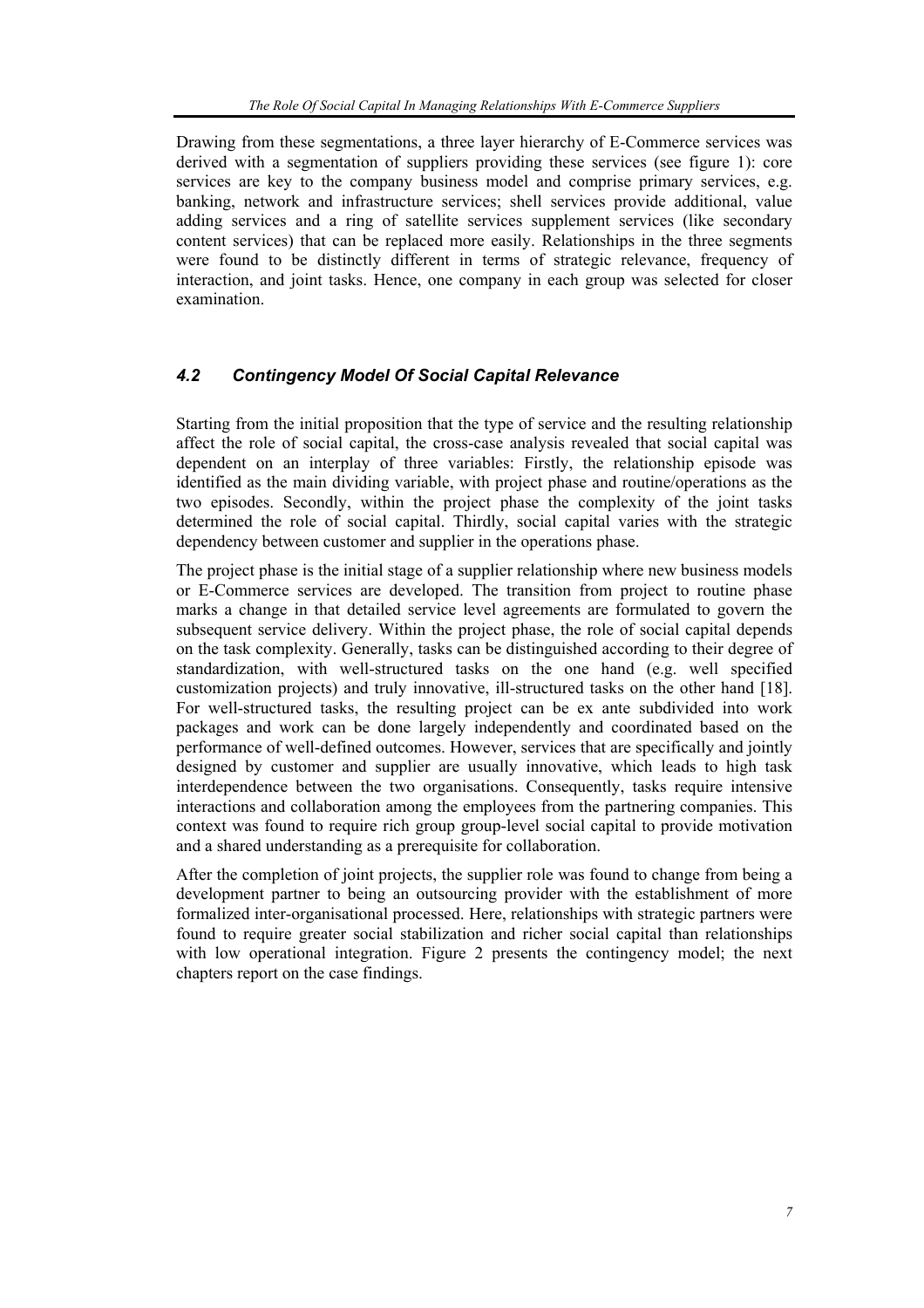

*Figure 2: Two Level Contingency And Interplay Of Variables* 

# **5 Role Of Social Capital In Joint Development Projects**

An example of a project with ill-structured tasks is the FINANCE start-up project that involved, among others, the design and implementation of the banking services (sourced from BANK) and the web platform (developed with various partners including WEBCONSULT). In the TELCO case, the projects with WEBCONSULT and INFRA-NET, as well as the partnership with DEVELOPER were characterised by high complexity of joint tasks. The projects to setup the content delivery solutions with CONTENT and E-NEWS were both characterised by rather well-structured tasks.

#### *5.1 Ill-Structured Tasks Require Rich Group-Level Social Capital*

Ill-structured tasks in the development phase where found to require rich social relationships and team structures as a basis for collaboration. The setup of the FINANCE business involved designing and implementing the business model, as well as its operations, IT architectures, and software systems. It was a new type of project for many of the participating people, especially because of the novelty of E-Commerce at the time (in early 2000). This led to a high level of ambiguity and uncertainty in the project. Tasks were ill-structured with the project venturing into an innovative area requiring ongoing inter-personal discussions and alignments to define and agree upon project tasks with continuous adaptations throughout the project. To be able to engage in these discussions, it was paramount for people to establish a shared understanding and to learn to understand each other. Personal relationships among employees were found to be crucial and had to be established and encouraged by the management early in the project. In doing so, it was important to give employees time and opportunities to meet and build social relationships to develop the required joint understanding as a group. A similar picture was drawn by the managers in the TELCO case. Learning to collaborate in the beginning of a new project was seen as a necessary prerequisite for effective collaboration. People had to get to know each other, establish relationships and learn how to deal with each other. According to the TELCO and DEVELOPER managers, the quality of social relationships in complex inter-firm projects crucially contributed to the overall performance and success of the development projects.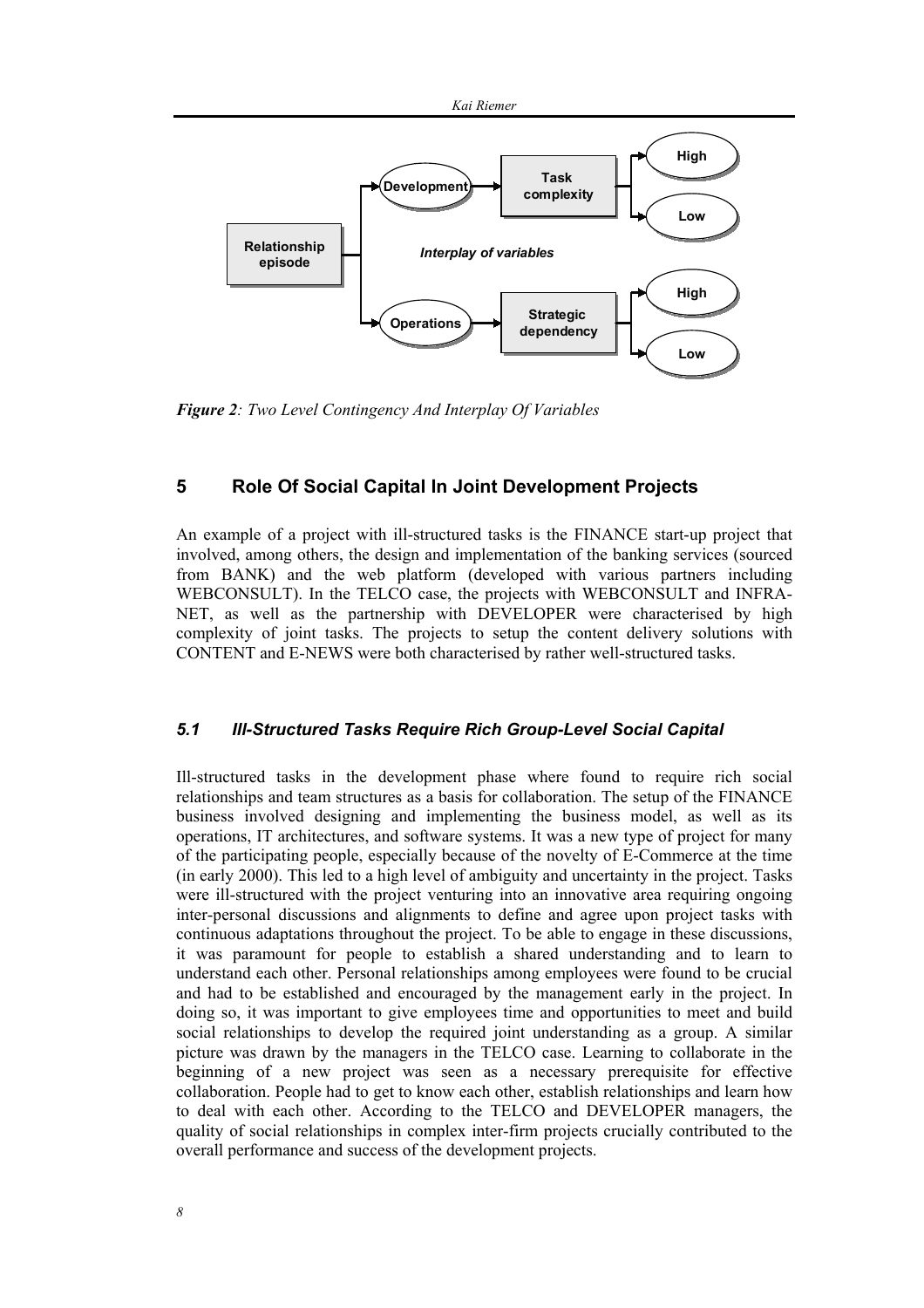As Clark and Brennan argue, two people or a group cannot begin to coordinate a complex task "without assuming a vast amount of shared information or common ground – that is mutual knowledge, mutual beliefs, and mutual assumptions." [7]. In the same way Levine and Moreland state: "(work) groups function best when their members view the world from a common perspective." [15]. This is especially important when tasks allow for execution in many ways, or when the right way is yet to be found. In this case, it is important for group members to agree on what those tasks are and who will perform them [15] And to be able to do so, team members need to share a common understanding about the tasks and the group. Even more so, when the task involves extensive creation of new knowledge as is often the case in E-Commerce software and service development. Consequently, people in inter-firm setups who come from different backgrounds and have different views of the world, have to find a shared cognitive basis for their collaborative work.

Another facet was that complex and innovative tasks required people to bring in a diverse set of knowledge and capabilities. Diversity however was found to challenge the motivation for collaborative behaviour. In the TELCO case, it was reported that IT people were often engaging in competitive behaviour when insisting on a particular way of solving software development issues. Establishing social relationships early in the project as a basis for the joint work reportedly reduced this egoistic and opportunistic behaviour with people more likely to understand each other and engage in collaborative behaviour. As Anand et al. report, members of teams with diverse professional backgrounds and knowledge generally face the challenge of integrating their knowledge and are likely to have higher levels of social uncertainty than homogeneous teams [2].

It can be concluded that ill-structured tasks, as prevalent in the cases, require investments in group-level social capital to enable effective collaboration, especially in terms of the cognitive dimension of social capital. Social capital was found to play a vital enabler role providing the necessary connectedness, shared understanding as well as the motivation that is necessary to contribute to joint work. It also reduces opportunistic and competitive behaviour.

## *5.2 Social Capital Supports Well-Structured Projects*

The setup of content delivery services in the CONTENT and E-NEWS relationships was found to be rather standardized and thus the work was well specifiable. Both suppliers customize and syndicate standard content and services to various clients. They are thus typical E-Commerce players in the marketplace [24]. The interdependence of tasks between the companies was very low and hence, social capital played a less important role in the project.

The role of CONTENT was to produce a customer specific online newsletter to be delivered to FINANCE's end customers. The initial project involved the planning and design of the news content, the production of a pilot version as well as the technical implementation, where CONTENT customized its online delivery system to create an interface with the FINANCE systems. Both tasks did not require joint team work apart from initial meetings to discuss and agree upon details. Consequently, roles were perceived as being clearly separated between customer and supplier, with CONTENT employees working independently to meet FINANCE's requirements. A similar picture was drawn in the other case where E-NEWS syndicates its real time news content and its discussion forums to the TELCO web platform. The initial project was mainly concerned with selecting news services from the E-NEWS portfolio and customizing the technical systems to allow for real-time integration between the E-NEWS content management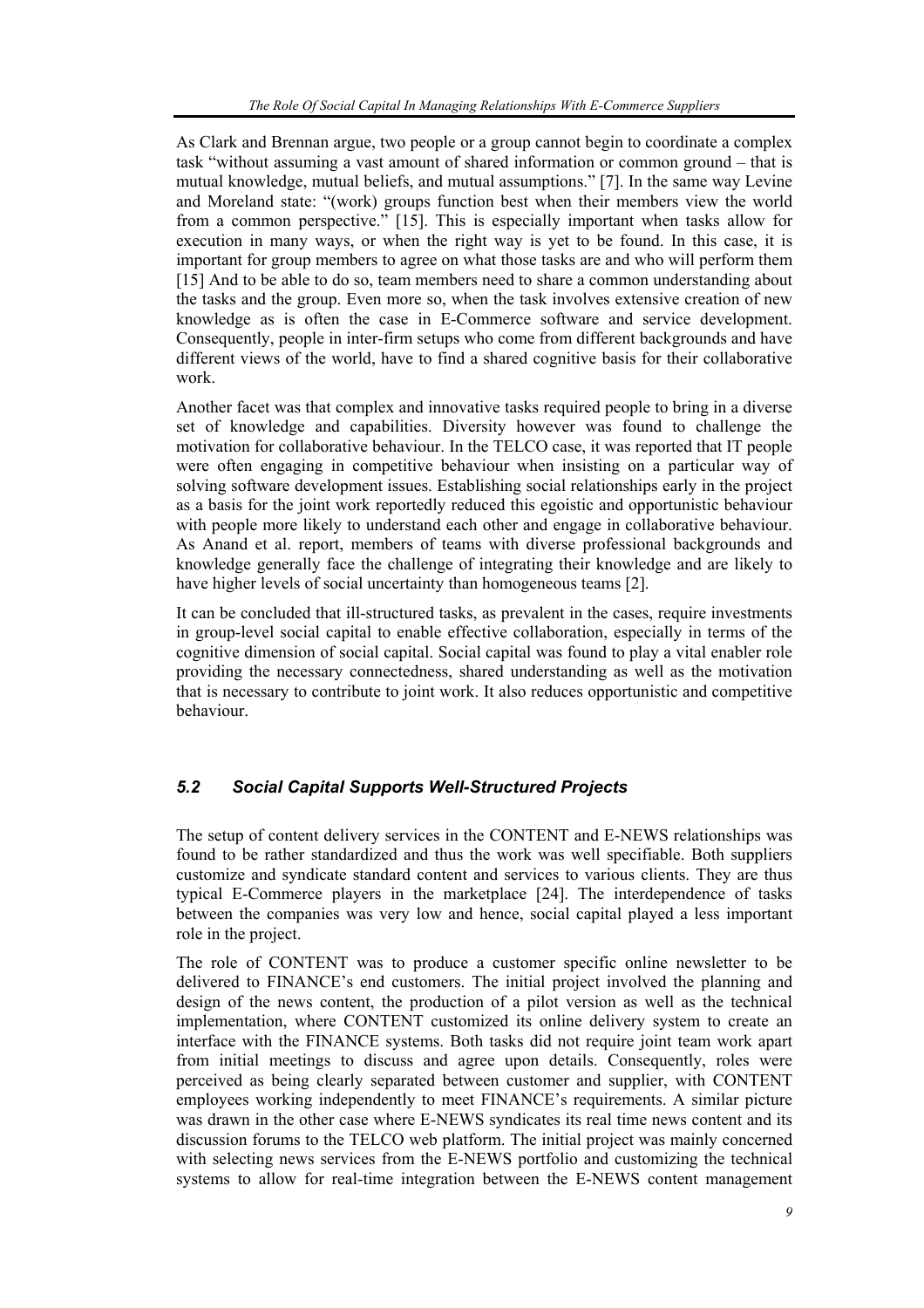system and the TELCO web system. Again, work could be well specified in initial meetings and development did not require joint team work.

Consequently, well-structured tasks were found to require a much more limited role of social capital. With no need for intensive investments in group structures, social capital was only found to contribute on an individual level. Bilateral social relationships between responsible technicians, software developers, and project managers were found to improve communication and information flows. A good personal relationship was quoted to have a positive impact on the motivation to work together and to spend time on the project. It provided the people with a better understanding for each other and was important for the supplier to know the customer's needs and to adapt to requirements. It can be argued that social capital plays a supporter role in well-structured projects, but is not paramount for success.

|                        | Ill-structured tasks                                                                                                               | Well-structured tasks                                                                                          |  |  |
|------------------------|------------------------------------------------------------------------------------------------------------------------------------|----------------------------------------------------------------------------------------------------------------|--|--|
| Type of social capital |                                                                                                                                    |                                                                                                                |  |  |
| Individual<br>level    | Individuals need social capital to be part of<br>informal information flows.                                                       | Bilateral relationships between people<br>support effective project work.                                      |  |  |
| Group level            | Groups need to derive shared understanding<br>to be able to collaborate on ill-structured<br>tasks.                                | Not necessary.                                                                                                 |  |  |
|                        | Relevance of social capital dimensions                                                                                             |                                                                                                                |  |  |
| Structural             | Densely woven social networks enable<br>effective information flows.                                                               | Merely bilateral social relationships.                                                                         |  |  |
| Relational             | Social relations strengthen motivation to<br>contribute to collaborative work and reduce<br>egoistic/opportunistic behaviour.      | Having a good personal relationship is<br>motivating for working together and<br>spending time on the project. |  |  |
| Cognitive              | Ill-structured tasks require alignment of<br>mental models and shared understanding to<br>evolve; enables effective collaboration. | Good relationships allow people to better<br>judge<br>each<br>behaviour<br>others'<br>(predictability).        |  |  |
| Outcome                |                                                                                                                                    |                                                                                                                |  |  |
| Informational          | Social networks play important role in<br>effectively distributing information.                                                    | Accessing information from people in the<br>partner organisation easier with good<br>relationship.             |  |  |
| Collaborative          | Social relationships provide collaborative<br>ability on individual and group-level.                                               | Better<br>bilateral<br>understanding<br>and<br>predictability.                                                 |  |  |

*Table 1: Role Of Social Capital In The Project Phase, Dependent On Task Complexity* 

# **6 Role Of Social Capital In The Operations Phase**

When suppliers were deeply integrated into the customers operations, the customer was found to be strategically dependent on the performance and service quality of these suppliers. Examples are the FINANCE partnership with BANK, and the TELCO relationships with WEBCONSULT and INFRA-NET. All other services were less strategic with the supplier typically providing a service (e.g. content delivery) or maintaining a software solution. FINANCE for example was not strategically dependent on WEBCONSULT after finishing the web site development project. Consequently, abandoning such a relationship was seen as being possible at any time.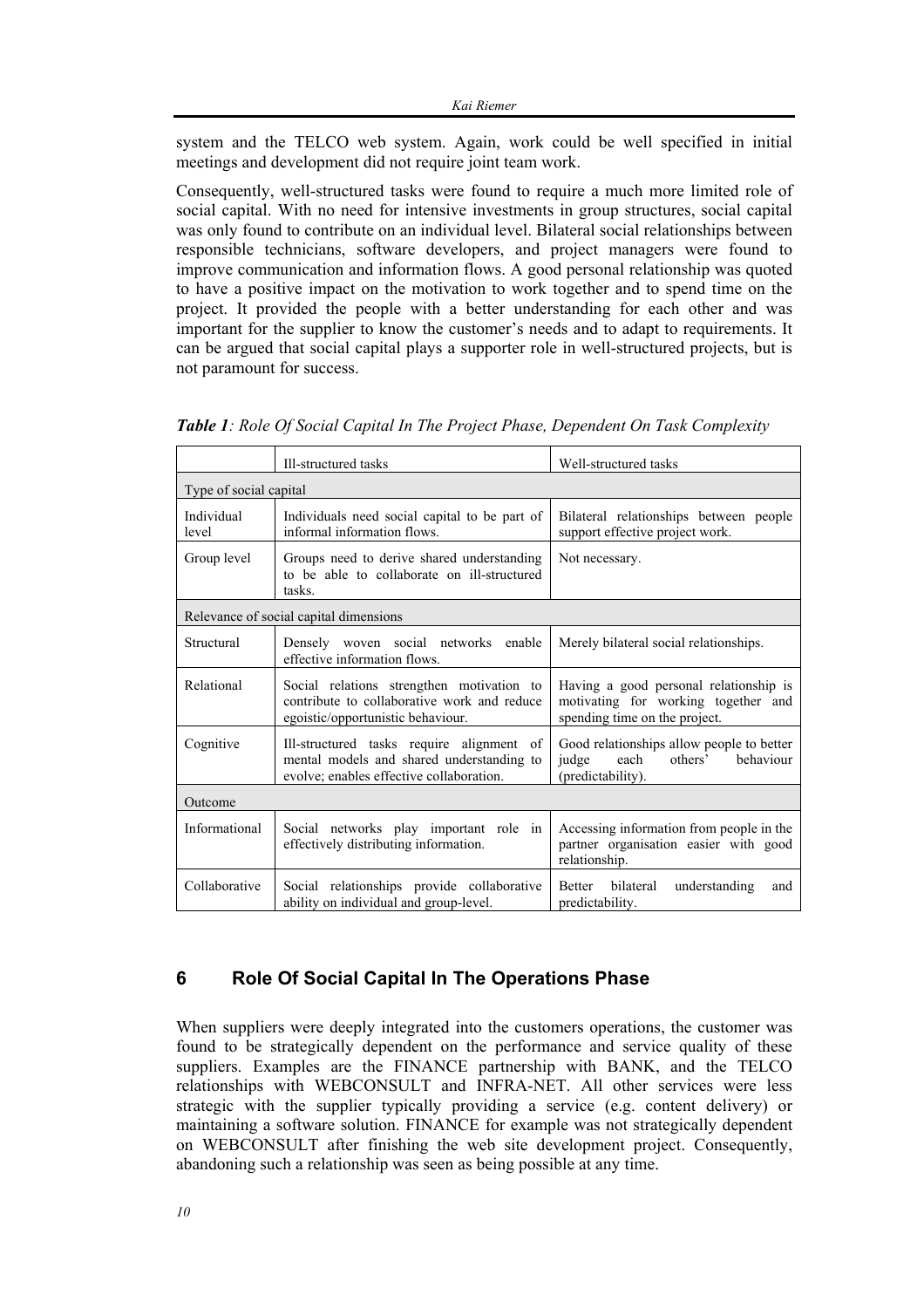#### *6.1 Strategic Relationships Call For Social Stabilization*

Although service delivery in E-Commerce is mainly based on electronic network linkages and usually highly automated, personal relationships were found to match those electronic linkages for the purpose of social stabilization. Strategic relationships were reportedly stabilized by nurturing social relationships with key employees in the supplier organisations. Especially in the transition from project to operations phase, new personal relationships had to be established. Although project managers could capitalise on existing relationships with each other, technical and operations people, responsible for the day-to-day business but not (directly) involved in the initial project, had to become connected, too. In the TELCO case, emergency and service recovery processes were especially important. TELCO operates an 'on-call-process', where supplier people have to be available 24 hours a day to be contacted via email, SMS or mobile phone. Since supplier people were found to be a crucial component in this process, good personal relationships between customer and supplier employees were crucial to ensure quick and pragmatic service recovery. TELCO recognised that nurturing those relationships contributed to smooth operations.

Social relationships yielded benefits such as better motivation of supplier people resulting in better overall service quality. Not only did personal relationships provide the supplier people with a better knowledge of the customer's problems, they were also more likely to spend time on the customer contract or to make an extra effort to help and solve problems when they were engaged in positive personal relationships with someone in the customer organisation. But these relationships also benefit the supplier organisation: the customer is satisfied and the contract is stabilized and safeguarded. Social relationships are thus a valuable resource for both parties. Whereas inter-firm operations might work without good relationships, social capital was found to be positively related to relationship outcome and playing a supporter role. Social capital was individual level and mainly relational with trusting relationships contributing to motivation and commitment. It also contributed to better information flows between the organisations.

# *6.2 Social Capital As Potential For Future Activities In Non-Strategic Relationships*

In the operations with non-strategic partners, such as WEBCONSULT and CONTENT in the FINANCE, and DEVELOPER and E-NEWS in the TELCO case, social capital was found to play a minor role with personal contacts restricted to a few people. DEVELOPER for example established a formal maintenance relationship with TELCO based on a service level agreement that today only requires minimal direct interaction in the day-to-day business. Nevertheless, the DEVELOPER manager was still interested in maintaining personal contact with his TELCO counterpart, motivated by the prospect of further activities together. A similar picture was drawn by the other managers. Such relationships can be interpreted as a form of key account management based on the intention to increase the contract and to participate in future activities. The social relationship thus is mainly to stay in contact and to be informed about new developments. Nevertheless, maintaining these relationships can also be beneficial from the customer standpoint, with reduced search and project setup costs in case of new activities. This was explicitly mentioned by FINANCE, who acknowledged the value of a loose web of social connections. To conclude, social capital mainly plays a 'lubricant' role, allowing for access to new business or likewise to experienced suppliers. While not significantly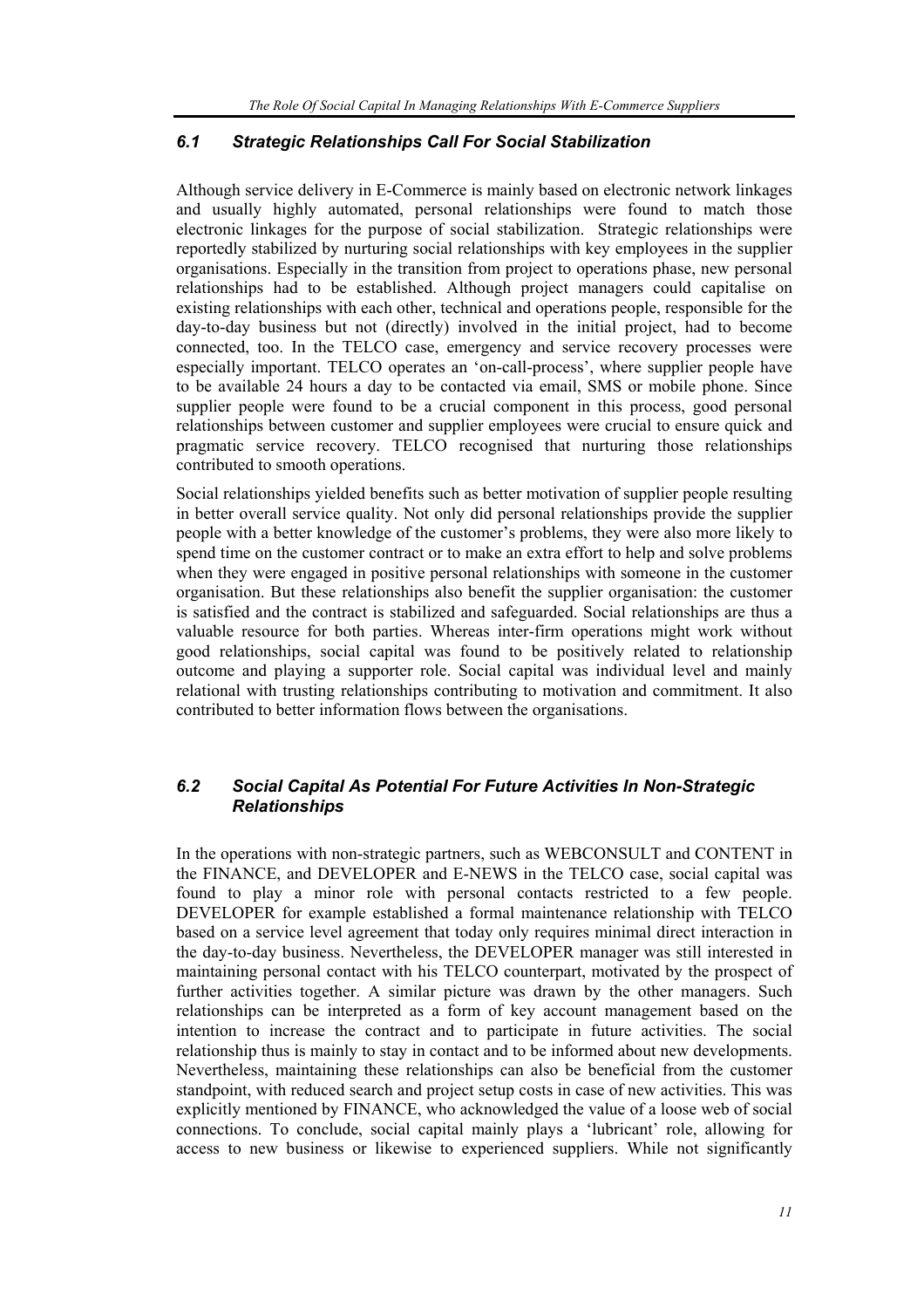contributing to current operations, it functions as a potential with future benefits and is based on weak social ties with mainly informational benefits.

*Table 2: Role Of Social Capital In The Operations Phase Dependent On Strategic Relevance Of Relationships.* 

|                        | <b>Strategic relationships</b>                                                                                                                                             | Non-strategic relationships                                                                                                    |
|------------------------|----------------------------------------------------------------------------------------------------------------------------------------------------------------------------|--------------------------------------------------------------------------------------------------------------------------------|
| Type of social capital |                                                                                                                                                                            |                                                                                                                                |
| Individual level       | Social relationships between people in<br>inter-firm relationship<br>the<br>support<br>operational processes.                                                              | Weak social ties to stay in contact. Social<br>capital as future potential; may be part of<br>key account management approach. |
| Group level            | Not necessary.                                                                                                                                                             |                                                                                                                                |
|                        | Relevance of social capital dimensions                                                                                                                                     |                                                                                                                                |
| Structural             | Merely bilateral social relationships.                                                                                                                                     | Bilateral social relationships<br>between<br>individuals of the two companies as future<br>potential.                          |
| Relational             | Having a good personal relationship is<br>personnel<br>motivating<br>supplier<br>to<br>pragmatically<br>and<br>quickly<br>solve<br>problems and spend time on the project. | Not necessary.                                                                                                                 |
| Cognitive              | personnel know customer<br>Supplier<br>problems and needs (predictability).                                                                                                | Not necessary.                                                                                                                 |
| Outcome                |                                                                                                                                                                            |                                                                                                                                |
| Informational          | Accessing information from people in the<br>partner organisation easier with good<br>relationship.                                                                         | Supplier accesses information about future<br>activities at the customer end. Customer<br>able to reduce supplier search cost. |
| Collaborative          | motivation<br><b>Better</b><br>and<br>thus<br>better<br>collaborative behaviour and commitment.                                                                            | Not necessary.                                                                                                                 |

# **7 Framework And Management Implications**

Drawing from the case findings, social capital was found to play three different roles in E-Commerce supplier relationships. Firstly, group-level social capital played an enabler role in complex projects enabling collaboration on ill-structured tasks. Without sufficient group structures to ensure trust, motivation, and a shared understanding, effective collaboration in joint teams is unlikely to happen. Secondly, in non-complex projects with well-structured tasks as well as in the operations phase of strategic relationships, social capital played a supporter role. Here, the inter-firm relationship might function without this social capital, but it was found to positively affect project outcomes and service quality. Finally, in non-strategic supplier operations, social capital was rather unimportant. It was nevertheless found to play a lubricant role providing certain potential value for future activities between the two organisations. Supporter and lubricant type social capital is largely individual-level, based on bilateral relationships between individuals across the organisational boundaries. Table 3 integrates the findings in one comprehensive framework and connects them with the initial segmentation of E-Commerce services.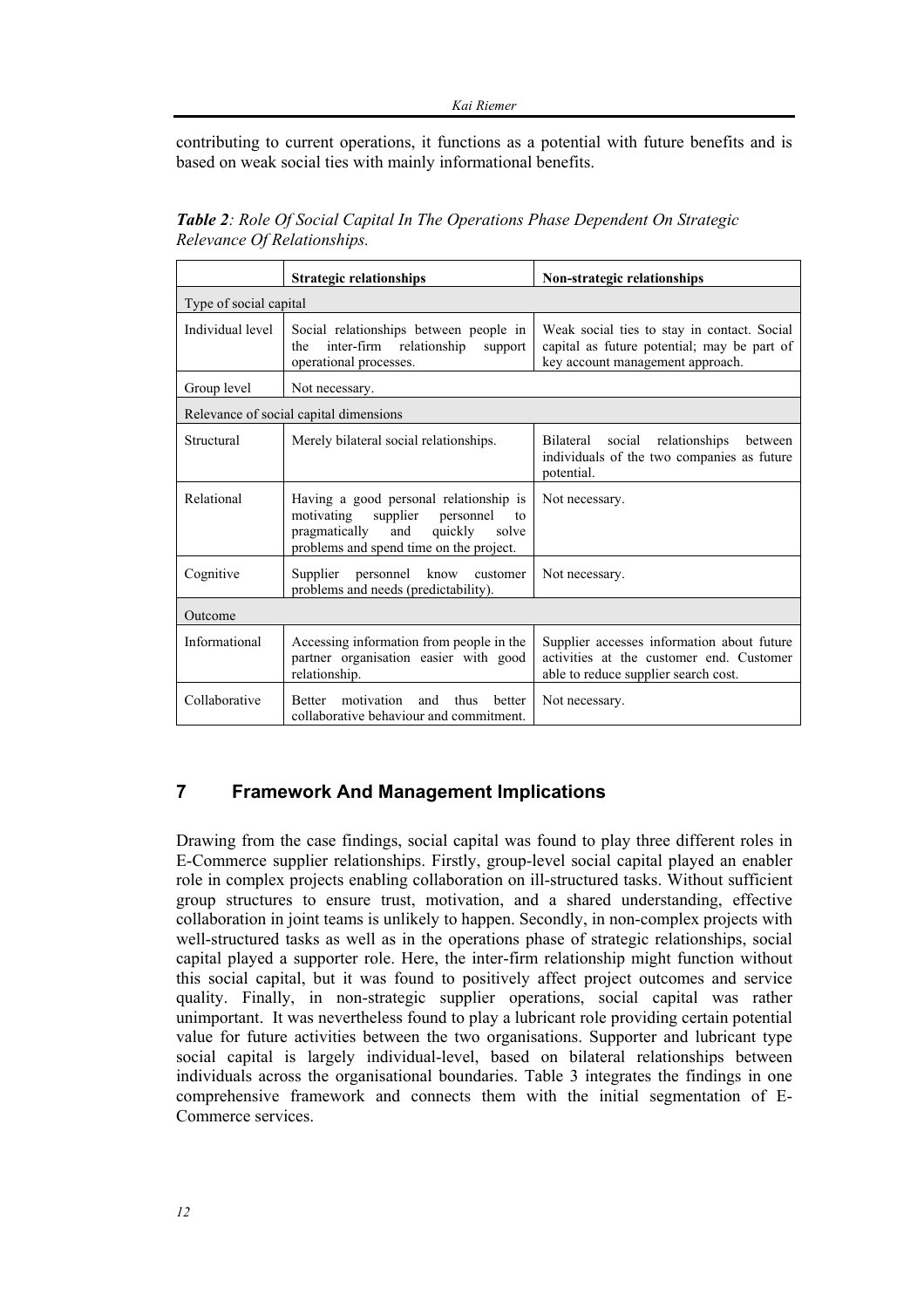| E-Commerce                                                              |                                                                                                    | Project & development phase                                                                                                                                                       | Routine & operations phase                                                                                                      |                                                                                                                               |
|-------------------------------------------------------------------------|----------------------------------------------------------------------------------------------------|-----------------------------------------------------------------------------------------------------------------------------------------------------------------------------------|---------------------------------------------------------------------------------------------------------------------------------|-------------------------------------------------------------------------------------------------------------------------------|
| services<br>delivered by<br>supplier                                    | Description                                                                                        | Role of social capital<br>(SC)                                                                                                                                                    | Description                                                                                                                     | Role of social<br>capital (SC)                                                                                                |
| Core:<br>Core solution<br>and critical<br>applications                  | Joint design and<br>implementation<br>of often novel<br>and innovative<br>E-Commerce<br>solutions. | <b>ENABLER:</b><br>Group-level social<br>capital enables<br>collaboration through<br>trust, motivation, and<br>shared understanding<br>as well as effective<br>information flows. | Supplier integrated in<br>day-by-day service<br>delivery/operations.<br><b>Exception handling</b><br>processes crucial.         | <b>SUPPORTER:</b><br>Individual-level<br>SC ensures<br>information<br>flows and<br>motivation,<br>stabilizes<br>relationship. |
| Shell:<br>Additional<br>services with<br>2nd rate<br>criticality        |                                                                                                    |                                                                                                                                                                                   | Standardised service<br>delivery, usually<br>entirely automated<br>using electronic<br>linkages (e.g. web<br>content delivery). | LUBRICANT:<br>Individual-level<br>social capital as<br>potential for<br>future activities                                     |
| Satellite:<br>Non strategic<br>services, e.g.<br>content<br>syndication | Well-structured<br>product/service<br>customization<br>according to<br>customer<br>specifications. | <b>SUPPORTER:</b><br>Individual-level SC<br>allows for effective<br>communication,<br>motivation and<br>predictability.                                                           | Maintenance of<br>solution, small<br>changes and<br>improvements.                                                               | and for reducing<br>search and<br>project setup<br>cost.                                                                      |

| <b>Table 3: Final Framework</b> |
|---------------------------------|
|---------------------------------|

This study revealed that inter-personal relationships play a significant role in inter-firm collaboration in IT-related supplier relationships. Drawing from the relationship segmentation (see table 3), the findings suggest that managers should take care of social capital according to the requirements of a particular relationship, especially in case of illstructured tasks. This comprises both managers' individual social capital, as well as social capital among the employees of joint work groups. The underlying rationale is to facilitate social relationships as the basis for effective day-by-day interactions. In other words, social capital investments are directed to create and maintain a social network that spans firm boundaries to facilitate information flows and collaborative action.

However, managers face the dilemma that social capital is most urgently needed when it is least likely to be present, that is at the beginning of a joint project where people from both organisations first meet, but are expected to immediately collaborate in complex design tasks. Consequently, managers have to pay attention to social capital investments at the very beginning of an inter-firm venture. In doing so, they face a second dilemma in that it is hardly possible to invest in social capital directly. Social capital is a by-product of social interactions [20]. It is created through collaborative and authentic behaviour and has to evolve over time and cannot be forced. Especially a shared understanding cannot be prescribed or designed. Nevertheless, managers can indirectly invest in social capital by creating the right environment and influencing the opportunities for social interactions to take place.

It is thus important to bring the relevant people together early enough. Start-up workshops and other joint events help in facilitating social contacts. Here, collocation is especially important to provide a rich environment for face-to-face interactions that are necessary to build group-level social capital in the beginning of new projects. This cannot be done by electronic communication alone, because of a lack in media richness to deliver all the needed non-verbal and visual cues that are easily observable in face-to-face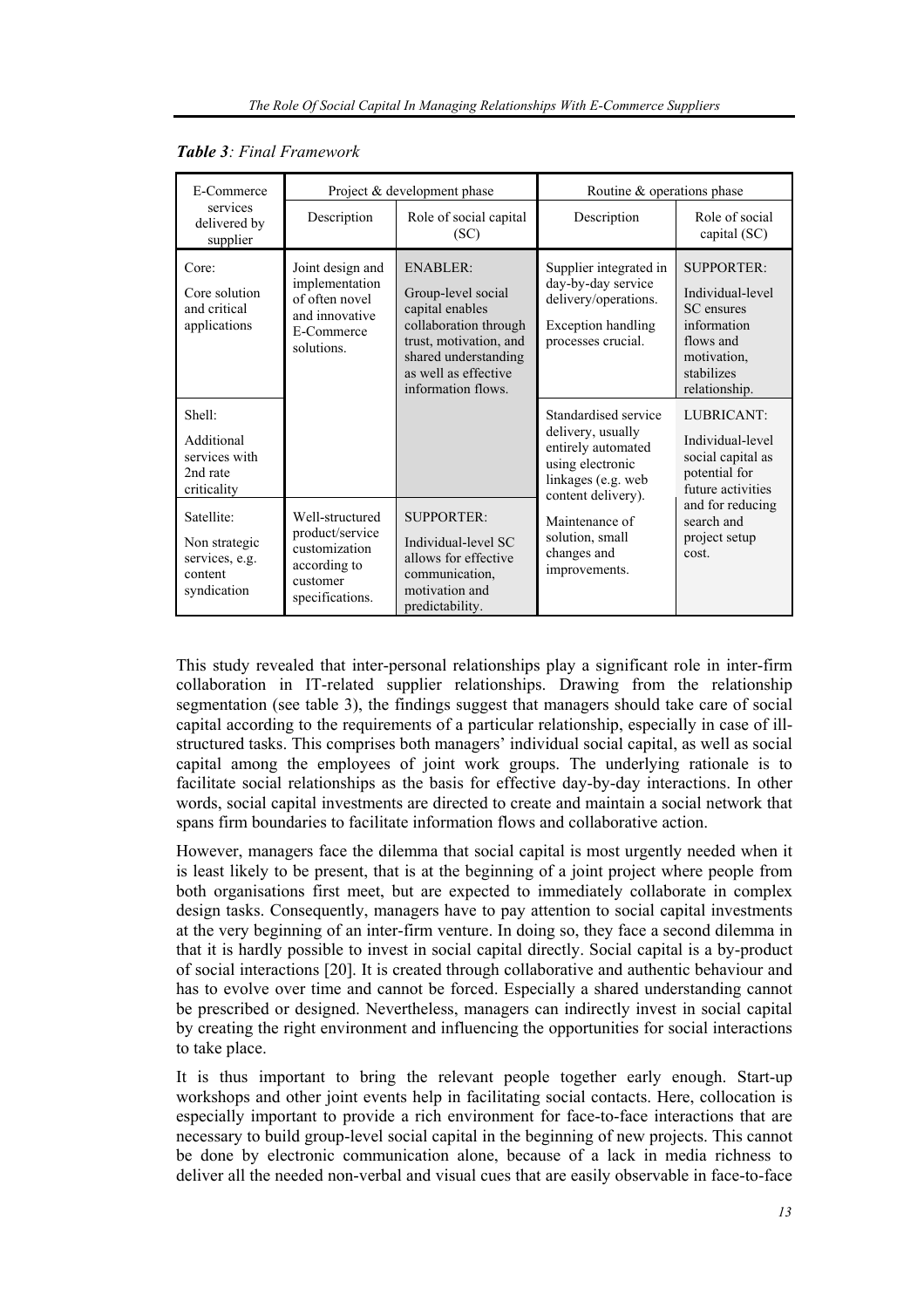settings and that are necessary in establishing common ground and a shared understanding [3]. On the other hand, in reducing misinterpretations, the presence of social relationships turned out to be important for effective electronic communication to actually work. Early collocation was thus directly related to project success when dealing with ill-structured tasks. Since remote collaboration is prevalent in almost every interfirm relationship with the collaborating companies seldomly located in the same place, managers need to pay attention to collocation and opportunities for relationship building. Especially since tight project schedules and day-by-day business are often the biggest barriers to social capital investments.

## **8 Conclusion**

Since little prior research was available, this study took an explorative and theory building approach. Based on two cases and a set of different E-Commerce supplier relationships, the analysis revealed a two level interplay of variables to explain the role of social capital in the inter-firm relationships. The main contribution of this study is a framework to distinguish different roles of social capital.

However, the study has certain limitations. First of all, the generalisability of findings is limited by the fact that only two, albeit quite typical cases were researched. The general segmentation and the framework may be transferable to other case settings, but a replication of the research to other case settings should add further insights, especially since a subsequent study could already use the framework. A second limitation is that the study aimed at gaining a general understanding of social capital in relationships and was limited in the depth of researching certain aspects. Further studies could focus on single dimensions of social capital and thus gain deeper understanding of issues like cognitive processes in complex IT projects.

On the other hand, it can be expected that other IT-based relationships outside the E-Commerce domain show quite similar characteristics and thus would allow for the application of the framework. Inter-firm relationships are generally fragile and challenging arrangements, in particular when it comes to complex tasks. Understanding the social dimension is important and social capital theory turned out to be valuable to inform this research. Furthermore, the interviewees connected well with the capital metaphor and the idea of social relationships as a form of investment when being introduced to the idea at the end of the interviews. An application of social capital theory to other areas of information systems research seems promising.

# **References**

- [1] Adler, P. S., Kwon, S.-W. (2002): Social Capital: Prospects for a new concept, Academy of Management Review, Vol. 27, No. 1, pp. 17-40.
- [2] Anand, V., Clark, M. A., Zellmer-Bruhn, M. (2003) Team Knowledge Structures: Matching Task to Information Environment, Journal of Managerial Issues, Vol. 15, No. 1, pp. 15-31.
- [3] Andres, H. P. (2002): A comparison of face-to-face and virtual software development teams, Team Performance Management, Vol. 8, No. 1/2, pp. 39-48.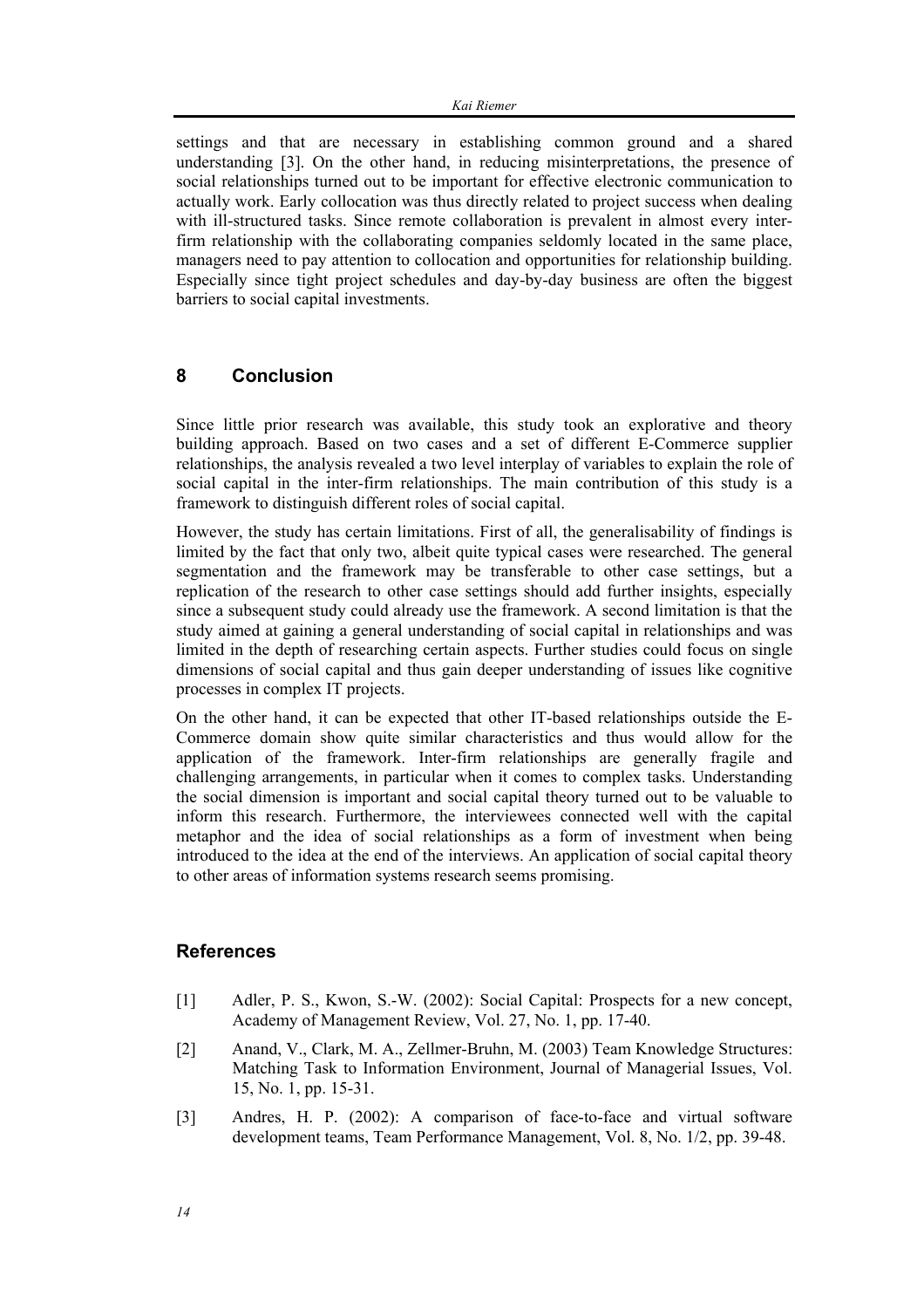- [4] Arthur D. Little (2001): Partnering. Challenges for the old and new economy, Facts - Assessments - Recommendations based on a global survey (September 2001). Available at http://www.adlittle.de/asp/orderpublications.asp?ID=28.
- [5] Bakos, J.Y., Brynjolfsson, E. (1993): Information Technology, Incentives and the optimal number of Suppliers, Journal of Management Information Systems*,* No. 10, pp. 37-53.
- [6] Blyler, M., Coff, R. W. (2003): Dynamic Capabilities, Social Capital and Rent Appropriation: Ties that split Pies, Strategic Management Journal, Vol. 24, pp. 677-686.
- [7] Clark, H. H.; Brennan, S. E. (1991): Grounding in Communication, in: Resnick, L.B.; Levine, J. M.; Teasley, S. D. (eds.) "Perspectives on Socially Shared Cognition", pp. 127-149, American Psychological Association, Washington DC.
- [8] Coleman, J. S. (1988): Social capital in the creation of human capital, American Journal of Sociology, Vol. 94, pp. 95-120.
- [9] Flick, U. (1998): An Introduction to Qualitative Research, SAGE Publications, London.
- [10] Gadde, L. E., Hakansson, H. (1997): The Changing Role of Purchasing: Reconsidering Three Strategic Issues, in: Ford, D. (Eds.), "Understanding Business Markets", pp. 430-444, The Dryden Press, London.
- [11] Hutt, M. D., Stafford, E. R., Walker, B. A., Reingen, P. H. (2000): Case study: Defining the social network of a strategic alliance, Sloan Management Review, Vol. 41, No. 2, pp. 51-62.
- [12] Kern, T., Willcocks, L. P. (2002): Exploring relationships in information technology outsourcing: the interaction approach, European Journal of Information Systems, Vol. 11, No. 1, pp. 3-19.
- [13] Leana, C. R., van Buren III, H. J. (1999): Organizational Social Capital and Employment Practices, Academy of Management Journal, Vol. 24, No. 3, pp. 538-555.
- [14] Lee, J.-N., Huynh, M.Q., Kwok, R.C., Pi, S.-M. (2003): IT outsourcing evolution - Past, present, and future, Communications of the ACM, Vol. 46, No. 5, pp. 84- 89.
- [15] Levine, J. M., Moreland, R. L. (1991): Culture and Socialization in Work Groups, Resnick, L.B.; Levine, J. M.; Teasley, S. D. (eds.) "Perspectives on Socially Shared Cognition", pp. 257-279, American Psychological Association, Washington DC.
- [16] Meyerson, D., Weick, K. E., Kramer, R. M. (1996): Swift Trust and Temporary Groups, in: Kramer, Roderick M.; Tyler, Tom R. (eds.), "Trust in Organizations", pp. 166-195, SAGE Publications, London.
- [17] Miles, M. B., Huberman, A. M. (1994): Qualitative Data Analysis: an expanded sourcebook (2nd edition), SAGE Publications, London.
- [18] Mintzberg, H., Raisinghani, D., Théoret, A. (1976) The Structure of unstructured Decision Processes, ASQ, Vo. 21, pp. 246-275.
- [19] Moss Kanter, R. (1994): Collaborative Advantage: The Art of Alliances, Harvard Business Review, Vol. 4, pp. 96-108.